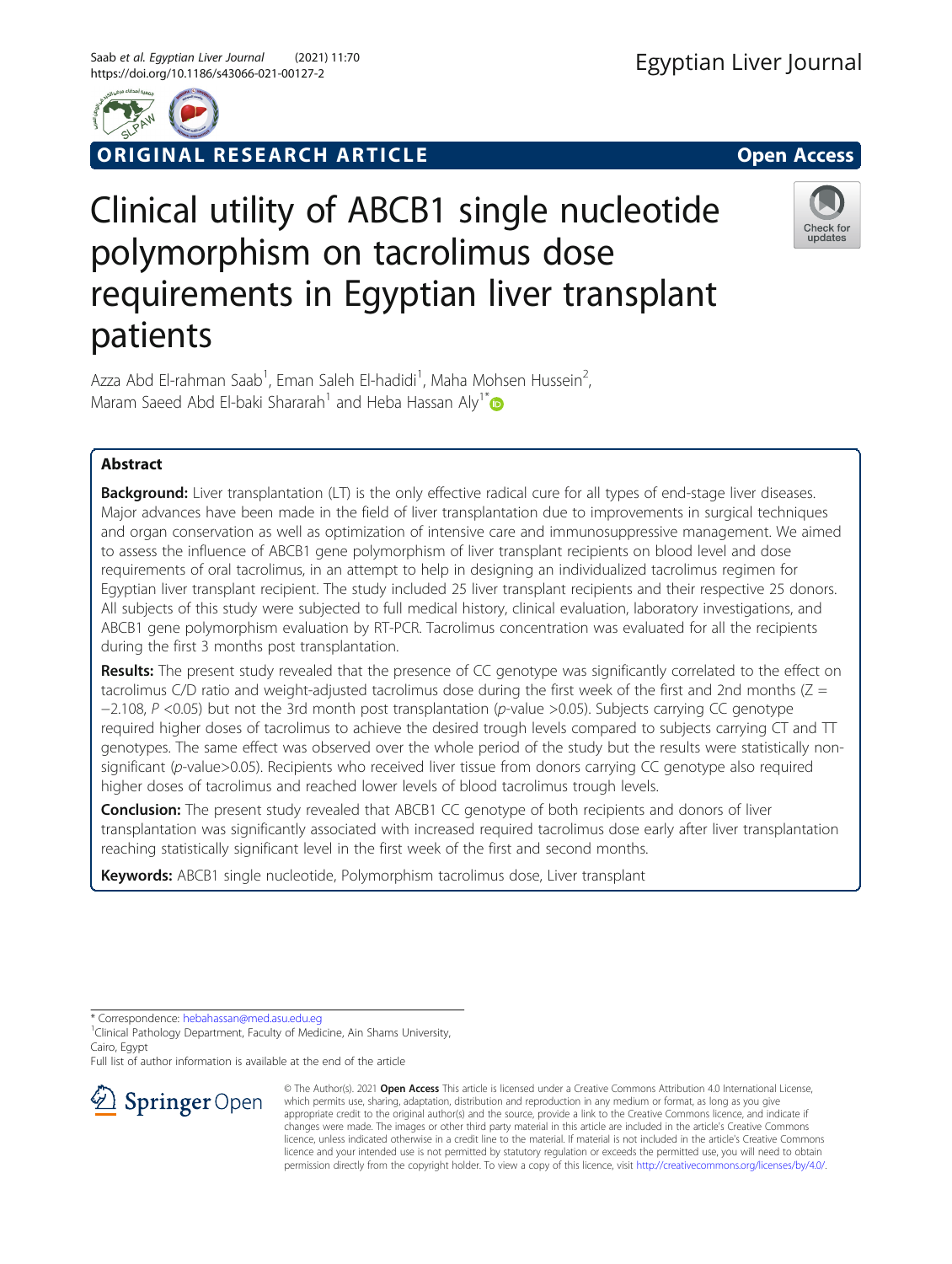# Background

Liver transplantation (LT) is the only effective radical cure for all types of end stage liver diseases providing new hope for these patients. Immunosuppressant is the main preventive and treatment measure for organ transplant rejections. The appropriate use of immunosuppressant is directly related to the survival of the liver transplant recipients [[1](#page-10-0)].

Tacrolimus is an immunosuppressant widely used in liver transplant patients. Tacrolimus is a calcineurin inhibitor, which is an enzyme that activates T-cells of the immune system. Due to its narrow therapeutic index and high inter- and intra-individual pharmacokinetic variability, the administration regimens of this drug need to be closely monitored [[2\]](#page-10-0). The optimal trough levels were expected to be between 5 and 10 ng/ml for a better survival rate after liver transplantation [\[3](#page-10-0)].

Tacrolimus is a metabolic substrate for (CYP450) 3A enzymes in particular CYP3A5. The efflux of tacrolimus is through P-glycoprotein (P-gp) transporter, which together with CYP3A determines tacrolimus oral clearance [\[4\]](#page-10-0).

Physiologically, P-gp is present on the surface of biliary canalicular hepatocytes, luminal surface of columnar epithelial cells of the lower gastrointestinal tract (GIT), liver, pancreas, small and large intestines, jejunum, and colon. P-gp alters the pharmacokinetics of some drugs including tacrolimus by reducing their intestinal absorption while enhancing their biliary excretion through the liver and tubular excretion in the kidney [\[5](#page-10-0)].

P-gp is encoded by the ABCB1 gene. Numerous single nucleotide polymorphisms occur in coding and noncoding regions which might influence mRNA expression and protein translation and folding, and finally affect drug pharmacokinetic characteristics [[6\]](#page-10-0).

Many studies revealed that substitution of cytosine (C) by thymine (T) in the ABCB1 gene in exon 27 was connected with the change of expression and activity of Pgp [[7\]](#page-10-0).

# Aim of the work

The aim of the present work was to assess the influence of ABCB1 gene polymorphism of liver transplant recipients and their respective donors on blood level and dose requirements of oral tacrolimus, in an attempt to help in designing an individualized tacrolimus regimen for Egyptian liver transplant recipient.

## Methods

This study is a cross-sectional study which was conducted from February 2020 to October 2020 on twentyfive (25) liver transplant recipients and their respective donors. They were recruited from Ain Shams Center of Organ Transplantation (ASCOT). An informed verbal consent was taken from all participants. The study protocol was approved by the Research Ethics Committee at Ain Shams University Faculty of Medicine.

#### Liver transplantation recipients  $(n=25)$

This group included twenty-five (25) patients who had liver transplantation. They were 20 males and 5 females with age ranged from 36 to 67 years.

#### Liver transplantation donors (n=25)

This group included respective donors of liver transplant recipients; they were 18 males and 7 females with age ranged from 18 to 41 years. Subjects who had acute rejection or graft failure, less than 18 years old, and those who developed tacrolimus-related complications early in the post transplantation period necessitating change of immunosuppressant regimen were excluded from our study.

# All individuals in this study were subjected to the following

Full medical history, clinical evaluation, and laboratory investigations in the form of total and direct bilirubin, urea, and creatinine. ALT, AST, total protein and albumin, CBC, INR, determination of ABCB1 gene polymorphism using real time-polymerase chain reaction technique (RT-PCR), tacrolimus concentration/dose ratio (C/D ratio) calculated with trough concentration, and weightstandardized 24-h tacrolimus dose (mg/kg/d).

#### Sampling

Seven milliliters of venous blood were collected 2 h before the next tacrolimus dose under complete aseptic precautions divided into three types of tubes as follows:

Citrate vacutainer for assay of coagulation profile, plain tube containing gel for serum separation to perform AST, ALT, total protein, total and direct bilirubin, tri-potassium ethylene diamine tetra acetate "k3 EDTA" vacutainer for complete blood count (CBC), TAC concentration, and RT-PCR.

Blood collected in plain tubes was left for 20 min to clot then centrifuged at 2000–3000 RPM for 10 min. The sera were separated for assay of liver profile and serum creatinine. EDTA vacutainer collected for assay of ABCB1 polymorphism were stored at −70 °C as whole blood till the time of analysis. Repeated freezing/thawing of samples was avoided.

# **Methods**

- a. Analytical methods
- 1. Assay of tacrolimus trough level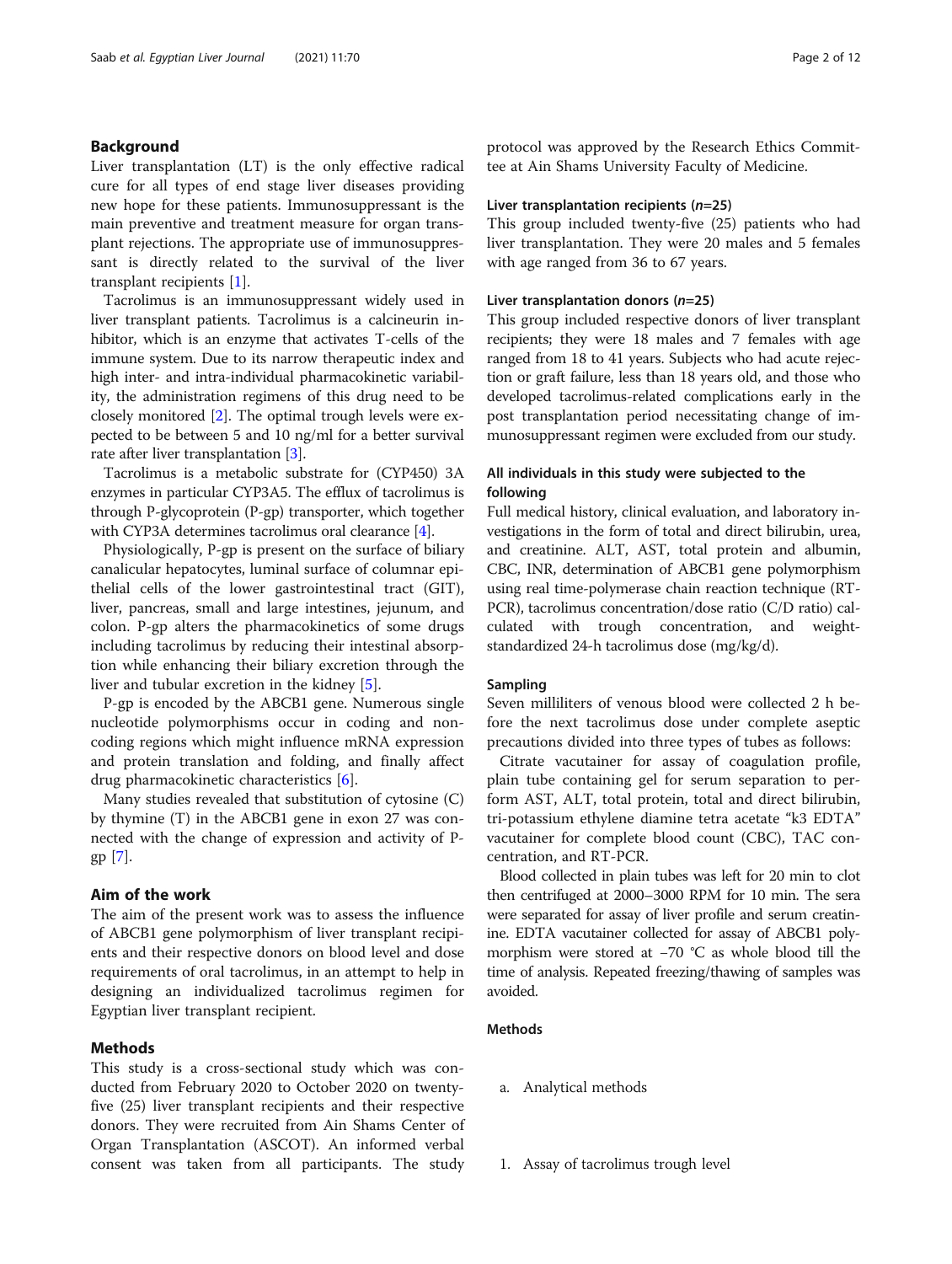

Done by Abbott ARCHITECT tacrolimus competitive immunoassay method with chemiluminescent microparticle immunoassay (CMIA) technology. According to the manufacturer's instructions, blood specimens were pretreated by rapidly vortex mixing of 200 μL of EDTA whole blood with 200 μL of precipitation reagent, followed by centrifugation to obtain clear supernatant for analysis. Tacrolimus in the specimen competes with tacrolimus acridinium-labeled conjugate for the available binding sites on the anti-tacrolimus antibody-coated paramagnetic microparticles. The resulting chemiluminescent signal is indirectly related to the amount of tacrolimus in the specimen.

2. Assay of ABCB1polymorphism by real-time PCR

Detection of ABCB1 polymorphism (rs1045642) was performed by TaqMan real-time PCR kit supplied by Thermo Scientific<sup>1</sup>. The technique was done in three main steps: extraction of genomic DNA from peripheral blood leucocytes in an EDTA whole blood sample, amplification of the extracted DNA, and allelic discrimination by real-time PCR.

## Principle

TaqMan genotyping assays genotype SNPs using the 5′ nuclease assay for amplifying and detecting specific SNP alleles in purified genomic DNA samples. Each TaqMan genotyping assay contains two primers for amplifying the sequence of interest and two TaqMan probes for detecting alleles. The presence of two probe pairs in each reaction allows genotyping of the two possible variant alleles at the SNP site in a DNA target sequence. The genotyping assay determines the presence or absence of a SNP based on the change in fluorescence of the dyes associated with the probes.

# Result interpretation

A substantial increase in FAM dye florescence only indicates homozygosity for allele 1 (Wild allele), substantial increase in VIC dye florescence only indicates homozygosity for allele 2 (Mutant allele), and substantial increase in both VIC and FAM dye fluorescence indicates allele 1 allele 2 heterozygosity (Fig. 1).

b. Statistical methods

Data were collected, revised, coded, and entered to the Statistical Package for Social Science (IBM SPSS) version 23 for data analysis.

The Friedman test used is a non-parametric statistical test used to detect differences in treatments across multiple test attempts. The chi-square test  $(\chi^2)$  is applied to study the association between each 2 variables (Pearson chi-square) or comparison between 2 independent groups as regards the categorical data. Mann–Whitney U test is a test to compare nonparametric data.

# Results

The results obtained in the present study are shown in

 $^{1**}$  $^{1**}$  $^{1**}$  Thermo Scientific: 168 Third Avenue, Waltham, MA, USA 0[2](#page-3-0)451. Tables 1, 2, [3](#page-4-0), [4](#page-4-0), [5](#page-5-0), [6](#page-5-0), [7](#page-6-0), and [8](#page-7-0).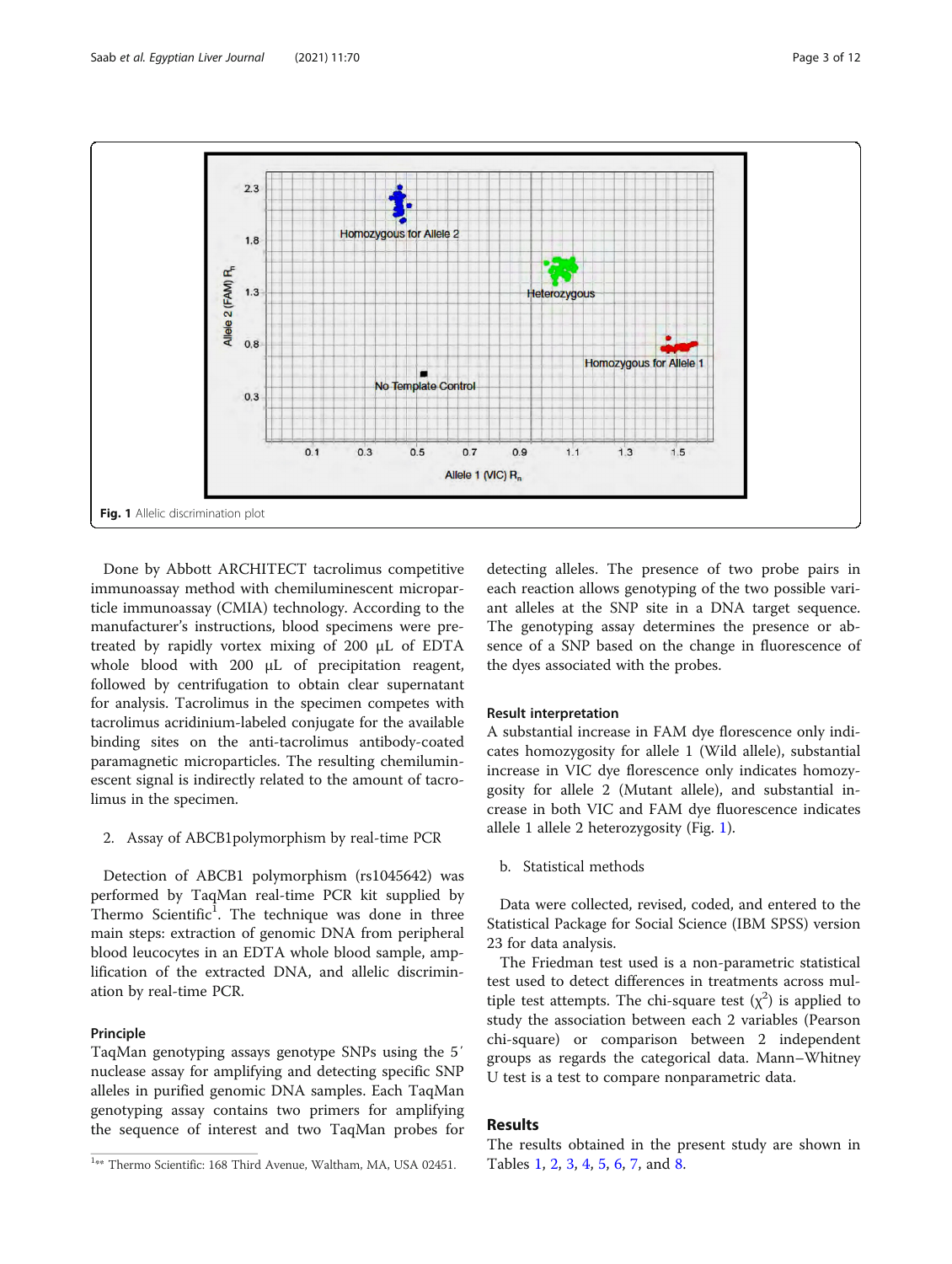<span id="page-3-0"></span>Table 1 Comparison between recipient and donors regarding ABCB1 genotype and its allele distribution (by chi-square test)

|        |    | Recipient     |       | Donor |       |       | Р-    | Sig.      |
|--------|----|---------------|-------|-------|-------|-------|-------|-----------|
|        |    | No.           | $\%$  | No.   | $\%$  |       | value |           |
| ABCB1  | cc | 11            | 44.0% | 15    | 60.0% | 1.377 | 0.502 | NS.       |
|        | CТ | 12            | 48.0% | 9     | 36.0% |       |       |           |
|        | ΤТ | $\mathcal{L}$ | 8.0%  |       | 4.0%  |       |       |           |
| Allele | c  | 34            | 68.0% | 39    | 78.0% | 1.268 | 0.260 | <b>NS</b> |
|        | т  | 16            | 32.0% | 11    | 22.0% |       |       |           |

Table 1 demonstrates descriptive and comparative statistics of the genotype and allele frequencies of ABCB1 gene polymorphism (rs1045642) between donors and recipients. The CC genotype (wild type) constituted 60% and 44% for the donors and recipients respectively, while TT genotype (Mutant type) constituted 4% of the donors and 8% of the recipients. Thirty-six (36%) of donors and 48% of recipients had CT genotype.

Follow-up for concentration/dose ratio (C/D), tacrolimus dose, and tacrolimus concentration among the recipients during the first 4 weeks post transplantation are shown in Table 2. The results of follow-up for C/D ratio and required tacrolimus dose in relation to genotype of the recipient was significant in the first week of the first month post transplantation (p-value  $\langle 0.05 \rangle$ ). During the 1st week, C/D ratio median value was significantly lower in subjects with CC genotype (median  $(IQR) = 48$ ) compared to subjects with TT and CT genotypes (median  $(IQR) = 134.9$ . The dose requirements needed to reach the trough level was significantly higher in subjects with CC genotype compared to subjects with TT and CT genotypes ranging  $(0.01-0.7mg/kg/day)$  and  $(0.01-0.09mg/m$ kg/day) respectively (p-value <0.05). Follow-up of  $C/D$ ratio, dose, and concentration of tacrolimus in the next 3 weeks was statistically non-significant (p-value>0.05) (Table [3\)](#page-4-0).

Recipients group were followed up in time intervals of 2 months and 3 months post transplantation; C/D ratio was significantly lower and required dose was significantly higher in recipients carrying CC genotype median

 $= 63.5$  compared to C/D ratio of median  $= 126.5$  for the recipients carrying CT or TT genotype during the 2nd month post transplantation, while the effect of genotype was statistically non-significant during the 3rd month post transplantation (Table [4\)](#page-4-0).

The donors' group's genotype effect on tacrolimus dose, concentration, and C/D ratio during the 1st, 2nd, and 3rd months is illustrated in Tables [5](#page-5-0) and [6.](#page-5-0) C/D ratio during the 1st week post-transplantation was significantly higher in subjects who received liver tissue from TT and CT genotype compared to subjects who received liver tissue CC genotype (p-value <0.05), whereas the results were non-significant during the following 3 months.

Study subjects were further subdivided into 4 groups according to genotype of donor and recipient. Groups 1 and 2 are compared as regards C/D ratio, tacrolimus dose, and trough level during the first 3 months post transplantation as shown in Table [7.](#page-6-0) In these groups, the recipient genotype is CC while donor genotype is either CC or CT/TT for groups 1 and 2 respectively. C/D ratio of group 1 (median  $(IQR) = 44.1$ ) compared to C/D ratio of group 2 (median  $(IQR) = 113$ ) was statistically significant during the 1st week post transplantation. There was no statistical significance during the next 3 months between the 2 groups.

In groups 3 and 4, the recipient genotype is CT/TT while donor genotype is either CC or CT/TT respectively. C/D ratio, tacrolimus dose, and trough level during the 1st 3 months post transplantation in Table [8](#page-7-0) show no statistical significance between the 2 groups.

*P*-value >0.05, non-significant (NS); P-value <0.05, significant (S); P-value< 0.01, highly significant (HS)

P-value >0.05, non-significant (NS); P-value <0.05, significant (S); P-value< 0.01, highly significant (HS)

P-value >0.05, non-significant (NS); P-value <0.05, significant (S); P-value< 0.01, highly significant (HS)

## **Discussion**

Tacrolimus (also known as FK506), a calcineurin inhibitor (CNI), is the cornerstone in the immunosuppressive

Table 2 Follow-up for C/D, tacrolimus dose, and tacrolimus concentration among recipients during the first 4 weeks post transplantation (Friedman test)

|                      |              | 1st week            | 2nd week            | 3rd week            | 4th week            | <b>Test</b> | Р-    | Sig.      |
|----------------------|--------------|---------------------|---------------------|---------------------|---------------------|-------------|-------|-----------|
|                      |              | $No. = 25$          | $No. = 25$          | $No. = 25$          | $No. = 25$          | value       | value |           |
| C/D                  | Median (IQR) | 98.8 (46-140)       | 95.2 (66.3-122.4)   | 105 (66-131.4)      | 117.3 (91.2-134.7)  | 1.289       | 0.732 | <b>NS</b> |
|                      | Range        | $22.5 - 350$        | 33.75-740           | 38.16-310           | $62.1 - 326.0$      |             |       |           |
| Dose (mg/kg/day)     | Median (IQR) | $0.05(0.03 - 0.07)$ | $0.06(0.04 - 0.08)$ | $0.06(0.04 - 0.08)$ | $0.05(0.04 - 0.07)$ | 4.915       | 0.178 | <b>NS</b> |
|                      | Range        | $0.01 - 0.7$        | $0.01 - 4$          | $0.02 - 5.2$        | $0.02 - 4.5$        |             |       |           |
| Trough level (ng/dl) | Median (IQR) | $4.25(2.40 - 5.30)$ | $5.1(3.9-6.8)$      | $5.7(4.5-6.9)$      | $5.7(5-6.5)$        | 5.331       | 0.004 | <b>HS</b> |
|                      | Range        | $0.9 - 7.9$         | $2.7 - 9.6$         | $2.9 - 15$          | $1.4 - 14.5$        |             |       |           |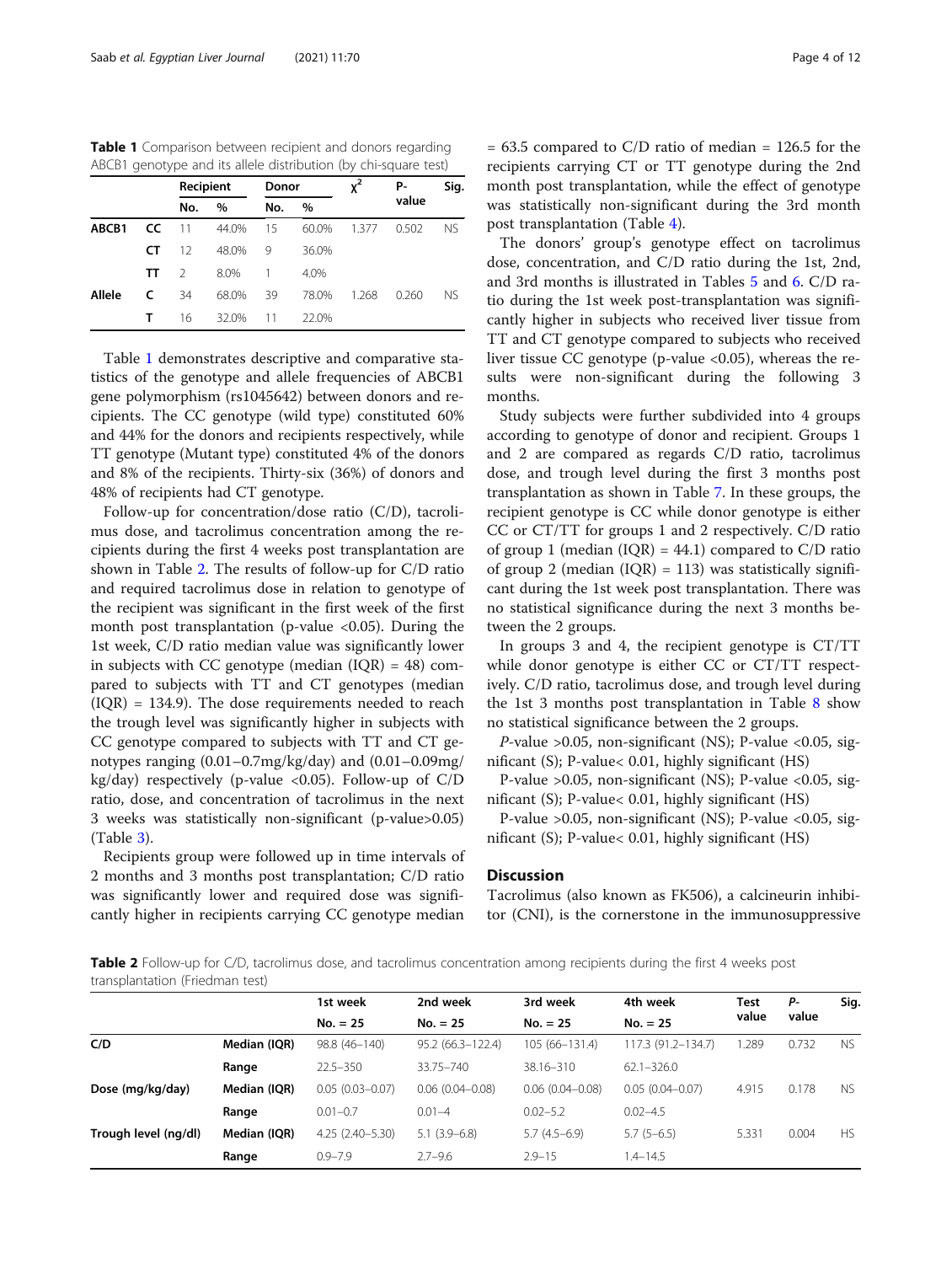|                      |              | ABCB1               |                     | Z        | $P-$  | Sig.      |
|----------------------|--------------|---------------------|---------------------|----------|-------|-----------|
|                      |              | <b>CC</b>           | $CT+TT$             |          | value |           |
| C/D 1st wk           | Median (IQR) | 48 (39-100)         | 134.95 (76.6-158)   | $-2.108$ | 0.035 | S.        |
|                      | Range        | $32 - 221$          | $22.5 - 350$        |          |       |           |
| Tac dose (mg/kg/day) | Median (IQR) | $0.07(0.05 - 0.1)$  | $0.04(0.03 - 0.06)$ | $-2.095$ | 0.036 | S.        |
|                      | Range        | $0.01 - 0.7$        | $0.01 - 0.09$       |          |       |           |
| Trough level (ng/dl) | Median (IQR) | $4.14(1.8-4.9)$     | $4.43(2.6 - 5.8)$   | $-0.904$ | 0.366 | <b>NS</b> |
|                      | Range        | $1 - 6.8$           | $0.9 - 7.9$         |          |       |           |
| C/D 2nd wk           | Median (IQR) | 75.5 (66-113.75)    | 100.25 (75-147.2)   | $-1.123$ | 0.262 | <b>NS</b> |
|                      | Range        | $54.5 - 170$        | 33.75-740           |          |       |           |
| Tac dose (mg/kg/day) | Median (IQR) | $0.06(0.05 - 0.08)$ | $0.06(0.04 - 0.08)$ | $-0.359$ | 0.719 | <b>NS</b> |
|                      | Range        | $0.03 - 4$          | $0.01 - 1.5$        |          |       |           |
| Trough level (ng/dl) | Median (IQR) | $4.45(3.7-6.8)$     | $5.6(3.9 - 7.4)$    | $-0.411$ | 0.681 | <b>NS</b> |
|                      | Range        | $2.8 - 8.5$         | $2.7 - 9.6$         |          |       |           |
| C/D 3rd wk           | Median (IQR) | $105(60-116)$       | 106.3 (66.24-137.5) | $-0.876$ | 0.381 | <b>NS</b> |
|                      | Range        | 38.16-169           | $57.3 - 310$        |          |       |           |
| Tac dose (mg/kg/day) | Median (IQR) | $0.05(0.04 - 0.09)$ | $0.06(0.03 - 0.07)$ | $-0.358$ | 0.720 | <b>NS</b> |
|                      | Range        | $0.02 - 4.5$        | $0.02 - 0.09$       |          |       |           |
| Trough level (ng/dl) | Median (IQR) | $5.2(3.6-6.5)$      | $5.8(4.8 - 7.8)$    | $-0.849$ | 0.396 | <b>NS</b> |
|                      | Range        | $3.16 - 10.4$       | $2.9 - 15$          |          |       |           |
| C/D 4th wk           | Median (IQR) | 91.2 (70.0-123.5)   | 122.25 (110-162)    | 2.1325   | 0.063 | <b>NS</b> |
|                      | Range        | $62.1 - 167$        | 72.32-326.0         |          |       |           |
| Tac dose (mg/kg/day) | Median (IQR) | $0.06(0.04 - 0.09)$ | $0.06(0.04 - 0.07)$ | $-0.111$ | 0.912 | <b>NS</b> |
|                      | Range        | $0.02 - 5.2$        | $0.03 - 0.1$        |          |       |           |
| Trough level (ng/dl) | Median (IQR) | $5.7(3-6.1)$        | $5.85(5 - 8.4)$     | $-1.233$ | 0.217 | <b>NS</b> |
|                      | Range        | $1.4 - 7.75$        | $2.2 - 14.5$        |          |       |           |

<span id="page-4-0"></span>Table 3 Relation of ABCB1 genotype and C/D ratio and tacrolimus dose and concentration among the recipient group during the first month post transplantation (Mann–Whitney test)

Table 4 Relation of ABCB1 genotype and C/D ratio, tacrolimus dose, and trough levels among the recipient group 2 months and 3 months post transplantation (Mann–Whitney test)

| ABCB1               |              | cc                  | $CT+TT$             | z        | P-value | Sig. |
|---------------------|--------------|---------------------|---------------------|----------|---------|------|
| 2nd month           |              |                     |                     |          |         |      |
| Dose                | Median (IQR) | $0.1(0.07-0.1)$     | $0.05(0.03 - 0.08)$ | $-1.902$ | 0.050   | S    |
|                     | Range        | $0.04 - 0.1$        | $0.02 - 0.1$        |          |         |      |
| <b>Trough level</b> | Median (IQR) | $5.3(3.8 - 10.6)$   | $6.65(6.05 - 7.8)$  | $-0.797$ | 0.426   | NS.  |
|                     | Range        | $2.9 - 12.9$        | $2.2 - 14.6$        |          |         |      |
| C/D                 | Median (IQR) | $63.5(49 - 106)$    | 126.5(88.25-207.5)  | $-2.154$ | 0.031   | S.   |
|                     | Range        | $47 - 143$          | 55-486              |          |         |      |
| 3rd month           |              |                     |                     |          |         |      |
| Dose                | Median (IQR) | $0.08(0.05 - 0.09)$ | $0.05(0.03 - 0.07)$ | $-1.508$ | 0.132   | NS.  |
|                     | Range        | $0.02 - 0.1$        | $0.01 - 0.1$        |          |         |      |
| <b>Trough level</b> | Median (IQR) | $4.95(4.5 - 7.4)$   | $5.8(3.3 - 7)$      | $-0.188$ | 0.851   | NS.  |
|                     | Range        | $3.2 - 8.8$         | $1.4 - 9.1$         |          |         |      |
| C/D                 | Median (IQR) | $76.5(61 - 176)$    | 122(84.5-147.5)     | $-0.469$ | 0.639   | NS.  |
|                     | Range        | $32 - 225$          | $47 - 205$          |          |         |      |

P-value >0.05, non-significant (NS); P-value <0.05, significant (S); P-value< 0.01, highly significant (HS)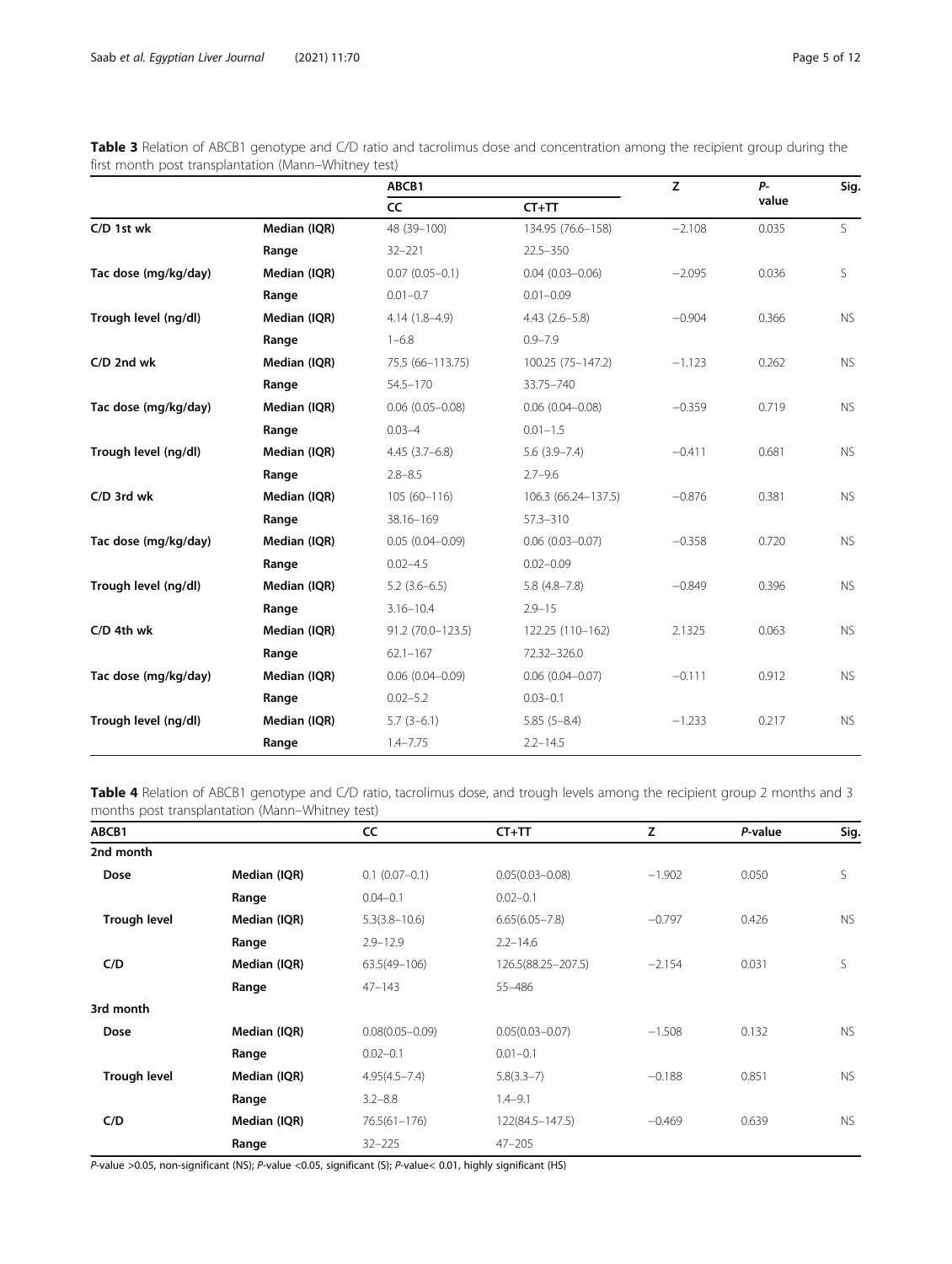<span id="page-5-0"></span>

| Table 5 Relation of ABCB1 genotype and C/D ratio and tacrolimus dose and concentration among the donors' group in relation to |  |  |
|-------------------------------------------------------------------------------------------------------------------------------|--|--|
| ABCB1 genotype (Mann-Whitney test)                                                                                            |  |  |

|                      |              | ABCB1                  |                        | U test   | <b>P-</b> | Sig.         |
|----------------------|--------------|------------------------|------------------------|----------|-----------|--------------|
|                      |              | CC                     | $CT+TT$                |          | value     |              |
| C/D 1st wk           | Median (IQR) | 70 (34.5-132.5)        | 131.7 (100-160.3)      | $-2.164$ | 0.030     | $\mathsf{S}$ |
|                      | Range        | $22.5 - 350$           | 48-294.4               |          |           |              |
| Tac dose (mg/kg/day) | Median (IQR) | $0.06$ $(0.04 - 0.07)$ | $0.04(0.03 - 0.09)$    | $-0.950$ | 0.342     | <b>NS</b>    |
|                      | Range        | $0.01 - 0.1$           | $0.01 - 0.7$           |          |           |              |
| Trough level (ng/dl) | Median (IQR) | 4.14 (2.10-4.60)       | $5.10(2.60 - 6.70)$    | $-1.526$ | 0.127     | <b>NS</b>    |
|                      | Range        | $0.9 - 5.8$            | $1 - 7.9$              |          |           |              |
| C/D 2nd wk           | Median (IQR) | 95.2 (66.3-122.4)      | 93.85 (56-147.2)       | $-0.055$ | 0.956     | <b>NS</b>    |
|                      | Range        | 33.75-187.5            | $54.5 - 740$           |          |           |              |
| Tac dose (mg/kg/day) | Median (IQR) | $0.06$ $(0.04 - 0.08)$ | $0.07(0.05 - 0.1)$     | $-1.092$ | 0.275     | <b>NS</b>    |
|                      | Range        | $0.03 - 0.1$           | $0.01 - 4$             |          |           |              |
| Trough level (ng/dl) | Median (IQR) | 4.60 (3.70-8.00)       | $5.10(4.45 - 6.20)$    | $-0.361$ | 0.718     | <b>NS</b>    |
|                      | Range        | $2.7 - 9.6$            | $2.7 - 7.4$            |          |           |              |
| C/D 3rd wk           | Median (IQR) | 78 (61.6-116)          | 125.75 (98.6-169)      | $-1.609$ | 0.108     | <b>NS</b>    |
|                      | Range        | 38.16-310              | $57.3 - 200.3$         |          |           |              |
| Tac dose (mg/kg/day) | Median (IQR) | $0.06(0.04 - 0.08)$    | $0.06$ (0.04-0.08)     | $-0.168$ | 0.867     | <b>NS</b>    |
|                      | Range        | $0.02 - 0.1$           | $0.02 - 5.2$           |          |           |              |
| Trough level (ng/dl) | Median (IQR) | $5.20(3.60 - 6.50)$    | 5.75 (5.20-7.80)       | $-0.971$ | 0.331     | <b>NS</b>    |
|                      | Range        | $2.9 - 9.3$            | $3.16 - 15$            |          |           |              |
| C/D4th wk            | Median (IQR) | 122 (99.5-162)         | 99.45 (79.0-123.5)     | 0.998    | 0.318     | <b>NS</b>    |
|                      | Range        | $62.1 - 250$           | 70.0-326.0             |          |           |              |
| Tac dose (mg/kg/day) | Median (IQR) | $0.04(0.03 - 0.06)$    | $0.06$ $(0.04 - 0.07)$ | $-0.926$ | 0.355     | <b>NS</b>    |
|                      | Range        | $0.02 - 0.2$           | $0.02 - 4.5$           |          |           |              |
| Trough level (ng/dl) | Median (IQR) | 5.60 (5.00-6.50)       | $6.10(4.17 - 8.50)$    | $-0.694$ | 0.487     | <b>NS</b>    |
|                      | Range        | $2.2 - 8.4$            | $1.4 - 14.5$           |          |           |              |

P-value >0.05, non-significant (NS); P-value <0.05, significant (S); P-value< 0.01, highly significant (HS)

Table 6 Relation of ABCB1 genotype and C/D ratio, tacrolimus dose, and trough levels among the donor group 2 months and 3 months post transplantation (Mann–Whitney test)

| ABCB1               |              | <b>CC</b>           | $CT+TT$            | U test   | P-value | Sig.      |
|---------------------|--------------|---------------------|--------------------|----------|---------|-----------|
| 2nd month           |              |                     |                    |          |         |           |
| Dose                | Median (IQR) | $0.05(0.04 - 0.08)$ | $0.08(0.04 - 0.1)$ | $-0.812$ | 0.417   | <b>NS</b> |
|                     | Range        | $0.02 - 0.1$        | $0.03 - 0.1$       |          |         |           |
| <b>Trough level</b> | Median (IQR) | $6.65(5.9 - 8.1)$   | $6.05(5.1 - 9.85)$ | $-0.222$ | 0.824   | NS.       |
|                     | Range        | $2.2 - 10.6$        | $3.8 - 14.6$       |          |         |           |
| C/D                 | Median (IQR) | $108(82.5 - 167)$   | 86(54.5-184.5)     | $-0.355$ | 0.722   | NS.       |
|                     | Range        | $49 - 213$          | 47-486             |          |         |           |
| 3rd month           |              |                     |                    |          |         |           |
| Dose                | Median (IQR) | $0.05(0.03 - 0.06)$ | $0.08(0.05 - 0.1)$ | $-1.878$ | 0.060   | <b>NS</b> |
|                     | Range        | $0.01 - 0.07$       | $0.02 - 0.1$       |          |         |           |
| <b>Trough level</b> | Median (IQR) | $5.4(2.1 - 8.2)$    | $5.35(4.5 - 6.95)$ | $-0.089$ | 0.929   | <b>NS</b> |
|                     | Range        | $1.4 - 9.1$         | $3.2 - 7.4$        |          |         |           |
| C/D                 | Median (IQR) | $142.5(71 - 150)$   | 90.5(59.5-119.75)  | $-1.422$ | 0.155   | NS.       |
|                     | Range        | $47 - 225$          | $32 - 205$         |          |         |           |

P-value >0.05, non-significant (NS); P-value <0.05, significant (S); P-value< 0.01, highly significant (HS)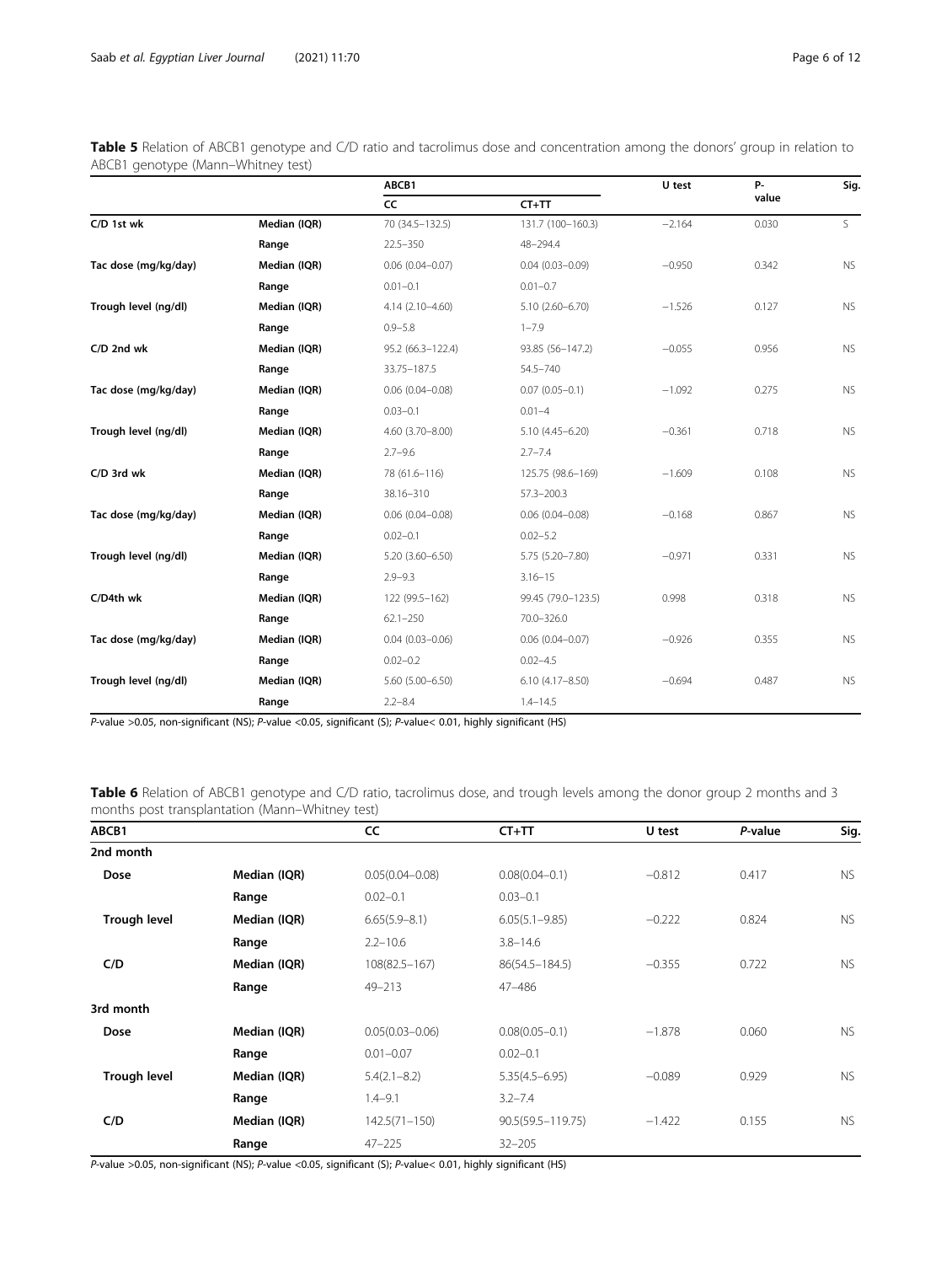# <span id="page-6-0"></span>Table 7 C/D ratio in correlation with different genotype of donor when recipient genotype is CC (Mann–Whitney test)

|                     |              | Group 1 (CC/CC)      | Group 2 (CC/CT or TT) | U test   | Р-    | Sig.      |
|---------------------|--------------|----------------------|-----------------------|----------|-------|-----------|
|                     |              | $No. = 7$            | $No. = 4$             |          | value |           |
| 1st wk              |              |                      |                       |          |       |           |
| C/D ratio           | Median (IQR) | 44.1(34.5-70)        | 113(74-173.5)         | $-2.268$ | 0.023 | S         |
|                     | Range        | $32 - 75.2$          | 48-221                |          |       |           |
| Dose                | Median (IQR) | $0.07(0.05 - 0.09)$  | $0.07(0.02 - 0.4)$    | 0.000    | 1.000 | <b>NS</b> |
|                     | Range        | $0.05 - 0.1$         | $0.01 - 0.7$          |          |       |           |
| <b>Trough level</b> | Median (IQR) | $4.14(2.4 - 4.4)$    | $3.55(1.4 - 6.05)$    | $-0.189$ | 0.850 | <b>NS</b> |
|                     | Range        | $1.6 - 4.9$          | $1 - 6.8$             |          |       |           |
| 2nd wk              |              |                      |                       |          |       |           |
| C/D                 | Median (IQR) | $92.5(66.3 - 122.4)$ | 65.45(55.25-94.33)    | $-1.323$ | 0.186 | <b>NS</b> |
|                     | Range        | $66 - 170$           | 54.5-113.75           |          |       |           |
| Dose                | Median (IQR) | $0.06(0.04 - 0.08)$  | $0.08(0.06 - 2.05)$   | $-1.245$ | 0.213 | <b>NS</b> |
|                     | Range        | $0.03 - 0.08$        | $0.05 - 4$            |          |       |           |
| <b>Trough level</b> | Median (IQR) | $4.2(3.7 - 8.4)$     | $4.78(3.63 - 5.3)$    | $-0.379$ | 0.705 | <b>NS</b> |
|                     | Range        | $3.7 - 8.5$          | $2.8 - 5.5$           |          |       |           |
| 3rd wk              |              |                      |                       |          |       |           |
| C/D                 | Median (IQR) | 78(53.6-112)         | 125.3(82.5-157.3)     | $-1.136$ | 0.256 | <b>NS</b> |
|                     | Range        | 38.16-116            | $60 - 169$            |          |       |           |
| Dose                | Median (IQR) | $0.06(0.04 - 0.09)$  | $0.07(0.04 - 2.64)$   | $-0.190$ | 0.849 | <b>NS</b> |
|                     | Range        | $0.02 - 0.1$         | $0.02 - 5.2$          |          |       |           |
| <b>Trough level</b> | Median (IQR) | $5.2(3.6 - 6.5)$     | $5.2(3.88 - 8.1)$     | 0.000    | 1.000 | <b>NS</b> |
|                     | Range        | $3.3 - 9$            | $3.16 - 10.4$         |          |       |           |
| 4th wk              |              |                      |                       |          |       |           |
| C/D                 | Median (IQR) | $99.5(63 - 141)$     | 107.35(85.1-285.75)   | $-0.756$ | 0.450 | <b>NS</b> |
|                     | Range        | $62.1 - 167$         | 79-448                |          |       |           |
| Dose                | Median (IQR) | $0.05(0.04 - 0.09)$  | $0.04(0.02 - 2.28)$   | $-0.579$ | 0.563 | <b>NS</b> |
|                     | Range        | $0.04 - 0.2$         | $0.02 - 4.5$          |          |       |           |
| <b>Trough level</b> | Median (IQR) | $5.85(5.2 - 6.5)$    | $3.51(2.13 - 5.14)$   | $-1.492$ | 0.136 | <b>NS</b> |
|                     | Range        | $3 - 7.75$           | $1.4 - 6.1$           |          |       |           |
| 2 months            |              |                      |                       |          |       |           |
| Dose                | Median (IQR) | $0.1(0.04 - 0.1)$    | $0.09(0.07 - 0.1)$    | $-0.232$ | 0.817 | <b>NS</b> |
|                     | Range        | $0.04 - 0.1$         | $0.07 - 0.1$          |          |       |           |
| <b>Trough level</b> | Median (IQR) | $5.9(2.9 - 10.6)$    | $4.7(3.8 - 12.9)$     | $-0.218$ | 0.827 | <b>NS</b> |
|                     | Range        | $2.9 - 10.6$         | $3.8 - 12.9$          |          |       |           |
| C/D                 | Median (IQR) | 73(49-106)           | $54(47 - 143)$        | $-0.218$ | 0.827 | NS.       |
|                     | Range        | 49-106               | 47–143                |          |       |           |
| 3 months            |              |                      |                       |          |       |           |
| Dose                | Median (IQR) | $0.05(0.02 - 0.07)$  | $0.09(0.08 - 0.1)$    | $-1.964$ | 0.050 | <b>NS</b> |
|                     | Range        | $0.02 - 0.07$        | $0.08 - 0.1$          |          |       |           |
| <b>Trough level</b> | Median (IQR) | $5(4.5 - 8.8)$       | $4.9(3.2 - 7.4)$      | $-0.655$ | 0.513 | <b>NS</b> |
|                     | Range        | $4.5 - 8.8$          | $3.2 - 7.4$           |          |       |           |
| C/D                 | Median (IQR) | $176(71 - 225)$      | $61(32 - 82)$         | $-1.528$ | 0.127 | <b>NS</b> |
|                     | Range        | $71 - 225$           | $32 - 82$             |          |       |           |

 $P > 0.05$ , non-significant;  $P < 0.05$ , significant;  $P < 0.01$ , highly significant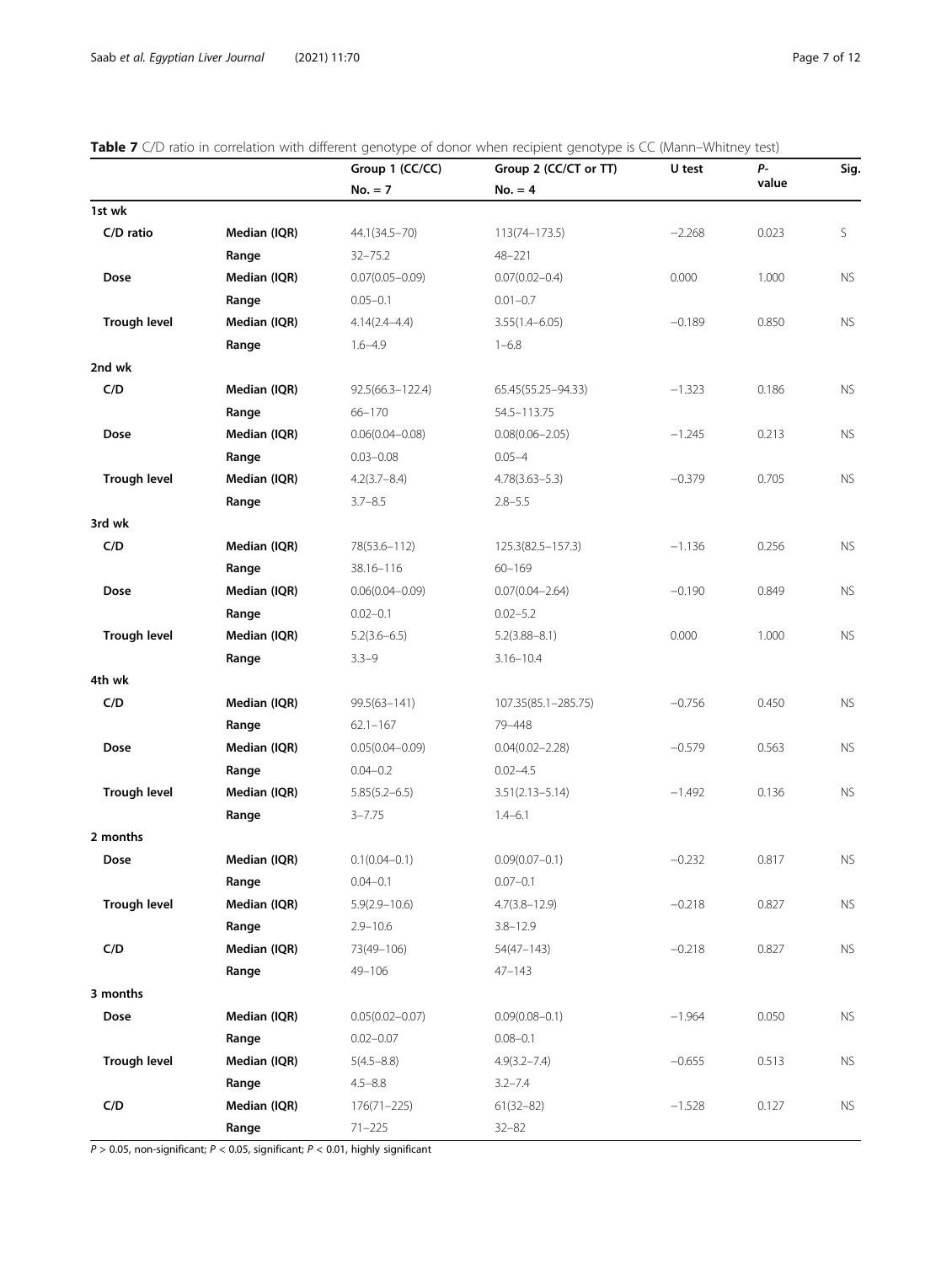# <span id="page-7-0"></span>Table 8 C/D ratio in correlation with different genotype of donor when recipient genotype is CT or TT (Mann–Whitney test)

|                     |              | Group 3 (CT or TT/CC) | Group 4 (CT or TT/CT or TT) | U test   | P-    | Sig.      |
|---------------------|--------------|-----------------------|-----------------------------|----------|-------|-----------|
|                     |              | $No. = 8$             | $No. = 6$                   |          | value |           |
| 1st wk              |              |                       |                             |          |       |           |
| C/D ratio           | Median (IQR) | 115.65(55.55–150.75)  | 138.7(113.5–160.3)          | $-0.775$ | 0.439 | <b>NS</b> |
|                     | Range        | $22.5 - 350$          | 72-294.4                    |          |       |           |
| Dose                | Median (IQR) | $0.05(0.04 - 0.06)$   | $0.04(0.03 - 0.05)$         | $-0.589$ | 0.556 | NS.       |
|                     | Range        | $0.01 - 0.06$         | $0.02 - 0.09$               |          |       |           |
| <b>Trough level</b> | Median (IQR) | 4.18(1.95-4.95)       | $5.6(4.2 - 6.7)$            | $-1.678$ | 0.093 | NS.       |
|                     | Range        | $0.9 - 5.8$           | $2.6 - 7.9$                 |          |       |           |
| 2nd wk              |              |                       |                             |          |       |           |
| C/D                 | Median (IQR) | $100.25(65.1 - 126)$  | 121.2(92.5-176.4)           | $-0.711$ | 0.477 | NS.       |
|                     | Range        | 33.75-187.5           | 54.7-740                    |          |       |           |
| Dose                | Median (IQR) | $0.06(0.04 - 0.08)$   | $0.07(0.04 - 0.1)$          | $-0.393$ | 0.694 | NS.       |
|                     | Range        | $0.04 - 0.1$          | $0.01 - 1.5$                |          |       |           |
| <b>Trough level</b> | Median (IQR) | $5.35(3.5 - 7.75)$    | $5.65(5-6.3)$               | $-0.065$ | 0.948 | NS.       |
|                     | Range        | $2.7 - 9.6$           | $2.7 - 7.4$                 |          |       |           |
| 3rd wk              |              |                       |                             |          |       |           |
| C/D                 | Median (IQR) | 76.35(63.92-124)      | 125.75(98.6-196)            | $-0.904$ | 0.366 | <b>NS</b> |
|                     | Range        | 58-310                | $57.3 - 200.3$              |          |       |           |
| Dose                | Median (IQR) | $0.07(0.05 - 0.07)$   | $0.05(0.04 - 0.08)$         | $-0.327$ | 0.744 | NS.       |
|                     | Range        | $0.03 - 0.1$          | $0.03 - 0.1$                |          |       |           |
| <b>Trough level</b> | Median (IQR) | $5.35(4 - 7.7)$       | $6.3(5.5 - 7.8)$            | $-1.033$ | 0.302 | NS.       |
|                     | Range        | $2.9 - 9.3$           | $5.2 - 15$                  |          |       |           |
| 4th wk              |              |                       |                             |          |       |           |
| C/D                 | Median (IQR) | 128.6(119.65-191)     | 114.45(91.4-133)            | $-1.291$ | 0.197 | <b>NS</b> |
|                     | Range        | $110 - 250$           | 72.32-326.4                 |          |       |           |
| <b>Dose</b>         | Median (IQR) | $0.04(0.02 - 0.06)$   | $0.07(0.05 - 0.07)$         | $-1.899$ | 0.058 | NS.       |
|                     | Range        | $0.02 - 0.07$         | $0.04 - 0.09$               |          |       |           |
| <b>Trough level</b> | Median (IQR) | $5.15(4.75 - 6.55)$   | $7.5(6.1 - 8.5)$            | $-2.200$ | 0.028 | S         |
|                     | Range        | $2.2 - 8.4$           | $5.46 - 14.5$               |          |       |           |
| 2 months            |              |                       |                             |          |       |           |
| Dose                | Median (IQR) | $0.04(0.03 - 0.08)$   | $0.05(0.03 - 0.1)$          | $-0.575$ | 0.565 | <b>NS</b> |
|                     | Range        | $0.02 - 0.08$         | $0.03 - 0.1$                |          |       |           |
| <b>Trough level</b> | Median (IQR) | $6.7(6.4 - 8.1)$      | $6.2(5.9 - 6.8)$            | $-0.568$ | 0.570 | <b>NS</b> |
|                     | Range        | $2.2 - 8.4$           | $5.5 - 14.6$                |          |       |           |
| C/D                 | Median (IQR) | 140(94-202)           | 113(59-226)                 | $-0.081$ | 0.935 | NS.       |
|                     | Range        | $82.5 - 213$          | 55-486                      |          |       |           |
| 3 months            |              |                       |                             |          |       |           |
| Dose                | Median (IQR) | $0.04(0.03 - 0.06)$   | $0.05(0.04 - 0.07)$         | $-0.818$ | 0.414 | <b>NS</b> |
|                     | Range        | $0.01 - 0.07$         | $0.02 - 0.1$                |          |       |           |
| <b>Trough level</b> | Median (IQR) | $5.8(1.5 - 8.2)$      | $5.8(4.5-6.9)$              | $-0.082$ | 0.935 | <b>NS</b> |
|                     | Range        | $1.4 - 9.1$           | $4.5 - 7$                   |          |       |           |
| C/D                 | Median (IQR) | $140(70 - 150)$       | 112.5(99-127)               | $-0.407$ | 0.684 | NS.       |
|                     | Range        | $47 - 150$            | $58 - 205$                  |          |       |           |

P > 0.05, non-significant; P < 0.05, significant; P < 0.01, highly significant Group 1 (CC/CC), group 2 (CC/CT or TT), group 3 (CT or TT/CC), and group 4 (CT or TT/CT or TT)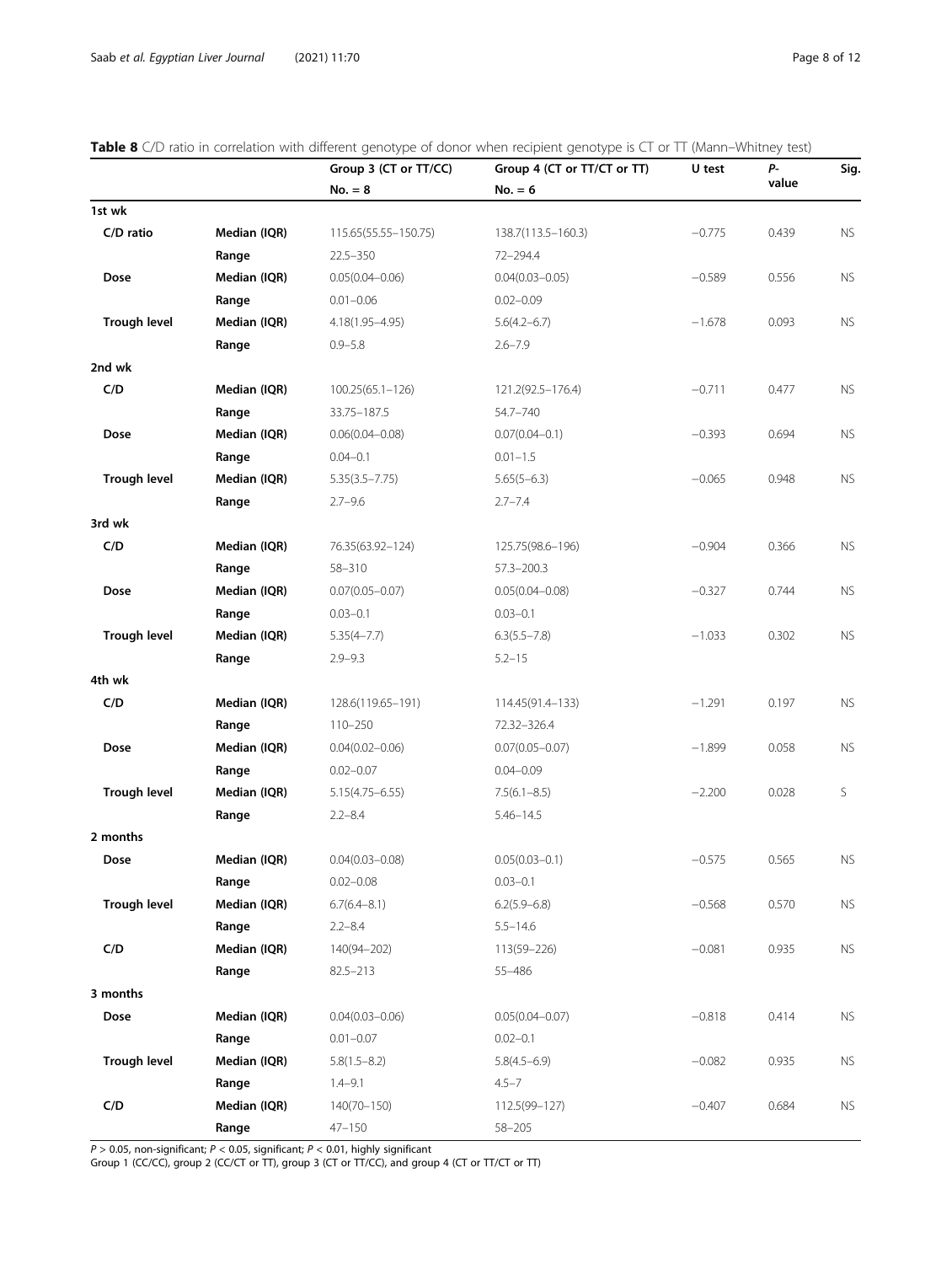regimen post liver transplantation. By suppressing calcineurin activity, interleukin-2 (IL-2) production by Tcells is also reduced which affects proliferation and maturation of T-cells exerting immunosuppression effect. Therapeutic use of tacrolimus is complicated by its narrow therapeutic index, interpatient pharmacokinetics' variability, and the risk of drug interactions with coadministrated medications [\[8\]](#page-10-0).

Passage of the drug across biological membranes is mostly regulated by membrane transporters. These membrane proteins determine the distribution of different drugs throughout the body, and they are hence major determinants of drug pharmacokinetic/pharmacodynamics profile [\[9](#page-10-0)]. The oral bioavailability of tacrolimus varies greatly between individuals and largely depends on the activity of cytochrome P4503A (CYP3A) subfamily and P-glycoprotein (P-gp) which is an efflux transporter encoded by the MDR1/ABCB1 [adenosine triphosphate (ATP)-binding cassette subfamily B, member 1] gene.

The ABCB1 gene has been extensively studied for characteristic polymorphisms and it has been shown that many of these polymorphisms may be linked with the function of P-glycoprotein. About 50 SNPs for ABCB1 have been identified. The most frequently studied polymorphisms for ABCB1 gene are C1236T (rs1128503), G2677T/A (rs2032582), and C3435T (rs1045642) [\[10](#page-10-0)]. The possible influence of genetic polymorphisms of P-gp in transplant recipients have been indicated as one of the most important variables affecting the pharmacokinetics of immunosuppressive drugs [[11\]](#page-10-0).

The aim of the present work was to assess the influence of ABCB1 gene polymorphism (rs1045642) of liver transplant recipients and donors on blood level and dose requirements of oral tacrolimus, in an attempt to help in designing an individualized tacrolimus regimen for Egyptian liver transplant recipient. The study was conducted on 25 patients who received liver transplantation in liver transplantation unit at Ain Shams University Specialized hospitals and their 25 respective donors.

Liver transplant recipients in the present study were given the same drug formulation through the same route of administration; they all received oral tacrolimus in the form of immediate release Prograf ®.

Pediatric and elderly individuals over 65 years were excluded. This exclusion was to avoid variability in tacrolimus pharmacokinetics that might be introduced by age differences [[12\]](#page-10-0).

All individuals in this study were subjected to full medical history, clinical evaluation, and laboratory investigations in the form of total and direct bilirubin, urea, and creatinine. ALT, AST, total protein and albumin, CBC, INR, determination of ABCB1 gene polymorphism using real-time-polymerase chain reaction technique

(RT-PCR), tacrolimus blood concentration using chemiluminescent microparticle immunoassay (CMIA) tacrolimus assay on the Abbott Architect<sup>®</sup> analyzer. Concentration/dose ratio (C/D ratio) calculated with trough concentration and weight-standardized 24-h tacrolimus dose (mg/kg/d).

In the present study, ABCB1 CC genotype was detected in 11 (44%) recipients and 14 (56%) were CT and TT genotype, while the donors with CC genotype were 15 (60%) and those with CT/TT genotype were 10 (40%), respectively.

The genotype distribution of our study was similar to a study by Abd El-Hakim et al. [\[13](#page-10-0)] who reported the presence of CT and TT genotypes in 26 recipients (54%) while CC genotype was detected in 22 subjects (45.8%) of the enrolled 48 subjects. On the other hand, Venuto et al. [\[14](#page-10-0)] reported that of 149 American patients, 57 (38.3%) were CC genotype while 92 patients (61.7%) were CT/TT genotype. Moreover, Denga et al. [[15\]](#page-10-0) who genotyped 136 Chinese liver transplant recipients for ABCB1 polymorphism also found that 52 subjects (38.2%) were CC genotype while 84 subjects (61.7%) were CT/TT genotypes.

Similarly, Bonate et al. [[16\]](#page-10-0) showed that genotype distribution differs between races (African, American and Caucasians) affecting required doses in order to attain comparable tacrolimus levels. Ethnic variations would explain the different genotype distribution reported by different studies.

In our study, tacrolimus daily dose was significantly increased to achieve adequate levels among recipients carrying ABCB1 CC genotype compared to recipients carrying CT and TT genotypes during the 1st week. Thus, C/D ratio was significantly lower in recipients carrying CC genotype compared to those carrying CT or TT genotypes.

Our study subjects were followed up for 3 months. Tacrolimus dose was significantly higher in recipients with CC genotype with concomitant decrease in C/D ratio during the first week of the 2nd month. These changes were also observed during 2nd, 3rd, and 4th weeks of the first month and also during the rest of the study period although not reaching statistical significance.

It is noteworthy that during the follow-up, seven recipients experienced tacrolimus side effects as hallucinations and tacrolimus resistance by the end of 1st month requiring change of the immunosuppressant. Out of these 7 recipients, 5 were CC genotype (71.4%) and the remaining were CT genotype. These patients required high doses of tacrolimus but failed to reach the sufficient trough level for the optimum immunosuppression.

These findings were similar to the results reported by Helal et al. [[7\]](#page-10-0) who also observed an increase in required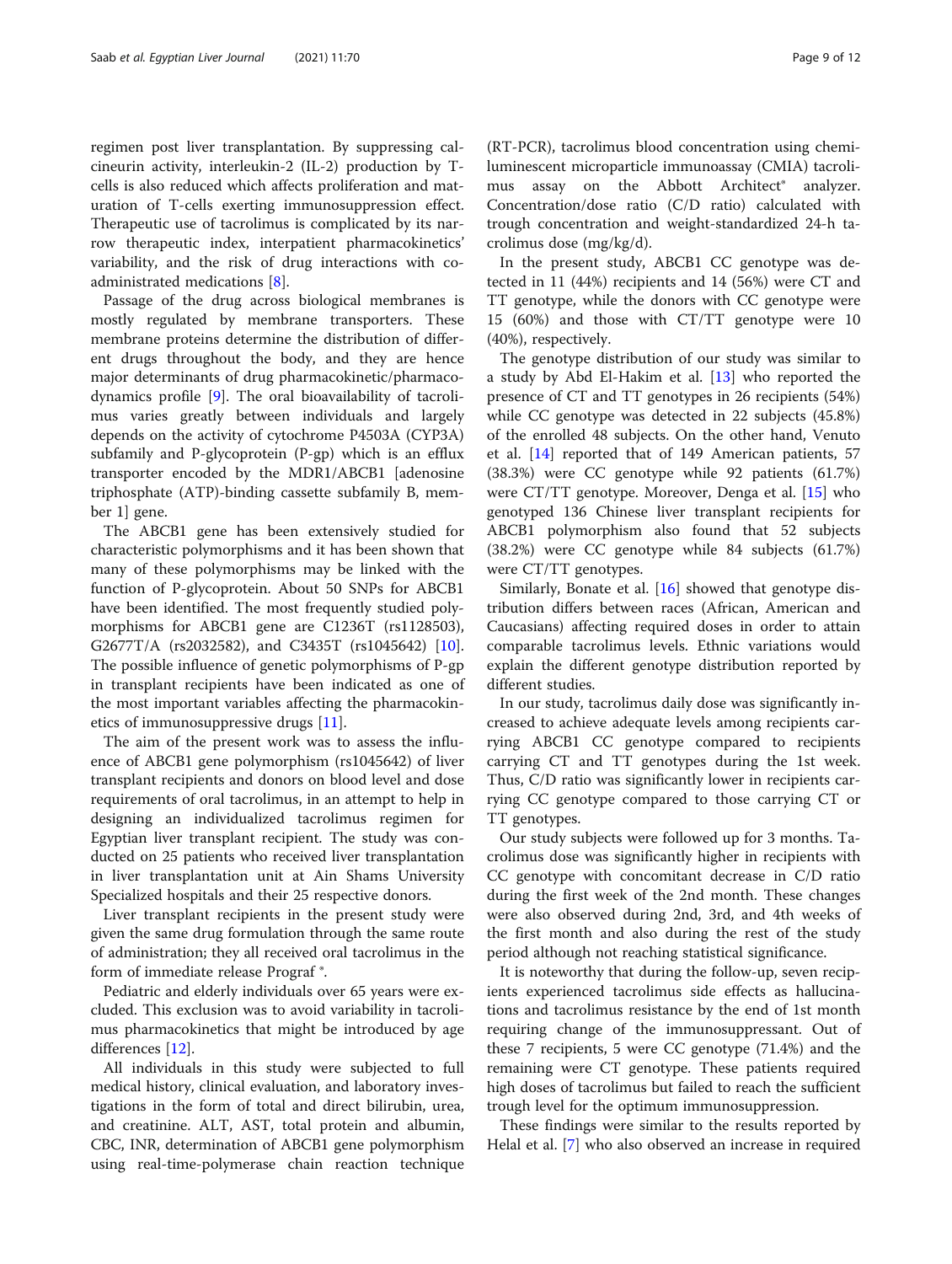tacrolimus dose among recipients with CC genotype compared to CT and TT genotypes.

Staatz et al. [[17\]](#page-10-0) studied the effect of different genotype on tacrolimus pharmacokinetics in renal transplant patients and demonstrated a higher tacrolimus concentration and a lower dose requirement in patients with TT variant genotype than in those with the CC wildtype genotype denoting lower functional activity of Pglycoprotein in the variant genotype. This was also observed by Vafadari et al. [\[18\]](#page-10-0) who reported that TT homozygous patients' T-cells have a less active efflux pump, hence more inhibition of the production of IL-2 resulting in a better graft survival and less graft rejection.

Moreover, in a study by Gérard et al. [[19\]](#page-10-0), 66 adult liver recipients receiving oral tacrolimus were included in this study. Data were collected from day 1 to day 25 post-transplantation showing an approximately 1.5-fold difference in tacrolimus estimated clearance between TT and CC recipients being higher in CC genotype.

On the other hand, Kurzawski et al. [\[20\]](#page-10-0) found no significant difference reported for tacrolimus dose or C/D between the different ABCB1 (rs1045642) genotypes in a study held on 241 kidney transplant patients through the 1st year post transplantation.

These results were also reported by Suzuki et al. [[21](#page-10-0)] who investigated a total of 80 consecutive living-donor liver transplant (LDLT) recipients on tacrolimus. Sixty (60) patients were completely followed for 7 days early after liver transplantation in order to evaluate the pharmacokinetics. No effect of ABCB1 polymorphism on the required dose was observed.

A similar non-significant result by [\[22](#page-10-0)] was also reported in meta-analysis carried out to evaluate how recipient ABCB1 ( $n = 318$ ) genotypes influence tacrolimus pharmacokinetics till 1 month of transplantation. It was reported that the recipient ABCB1 3435  $C > T$  polymorphism has no significant influence on tacrolimus pharmacokinetics till 1 month of transplant.

A follow-up study of 51 Caucasian patients by Provenzani et al. [[23\]](#page-10-0) at 1, 3, and 6 months after transplantation as regards the ABCB1 SNPs did not show any appreciable influence on tacrolimus dosing requirements.

In the previous mentioned studies, the difference in follow-up period could possibly be an explanation as prolonged follow-up is subjected to factors such as introduction of other immunosuppressant with subsequent reduction of tacrolimus while short period of follow-up could be affected by patients loss as a result of death from complications. Also, inter-individual variability is high as regards dose modifications to reach sufficient trough levels of about (8–10 ng/dl).

To evaluate the effect of the donor genotype on the recipient response, study subjects were further subdivided into 4 groups. Recipient is CC and donor is CC in group 1. Recipient genotype is CC and donor genotype is CT/ TT in group 2. Recipient is CT/TT and donor is CC in group 3, recipient genotype is CT/TT, and donor genotype is CT/TT in group 4.

Our study shows statistical significance between group 1 and 2 during the first week post transplantation as regards C/D ratio. Decreased C/D ratio in group 1 intensifies the effect of combined effect of CC genotype of recipient and donor. Sixty (60%) of donors carried CC genotype. Their corresponding recipients required higher tacrolimus dose than those who received from CT or TT genotypes. Their drug concentration was also lower which was associated with a significantly lower levels of C/D compared to 40% who received liver transplantation from CT and TT genotypes. Otherwise, the genotype had no statistical significance during the follow-up at 2 and 3 months.

Both groups 3 and 4 show no statistical significance when compared as regards C/D ratio, tacrolimus dose, or trough levels during the 1st, 2nd, and 3rd months.

A study done by Gómez-Bravo et al. [[24\]](#page-10-0) evaluated the impact of ABCB1 genotypes of graft and patient on tacrolimus dosage requirement and on the incidence of acute rejection among adult Caucasian Spanish liver transplant recipients. In the 98 subjects of this study, no consistent evidence has been found that the ABCB1 genotype of either recipient or the graft has a significant influence on the distribution of tacrolimus or the incidence of acute rejection or other adverse events.

The clinical outcome at 2-year follow-up study by Glo-wacki et al. [[25\]](#page-11-0) on 209 French renal transplant recipients who received tacrolimus as the main immunosuppressant did not appear to be related to the donor or recipient ABCB1 3435C>T polymorphism and no difference was reported regarding the required dose between the subjects of the study.

The effect of recipient genotype was more prominent than that of the donor's because recipients with CC genotype showed an expression of P-gp not only in the liver but also in the duodenum endothelium, kidney, adrenal gland, and pancreas two times higher compared to individuals with TT and CT genotypes while the donor effect is only related to the transplanted liver; therefore, CC-genotyped recipients experience reduced intestinal absorption of orally administered drugs including tacrolimus and enhanced biliary excretion through the liver and tubular excretion in the kidney [[26\]](#page-11-0).

# Conclusion

The present study revealed that ABCB1 CC genotype of both recipients and donors of liver transplantation was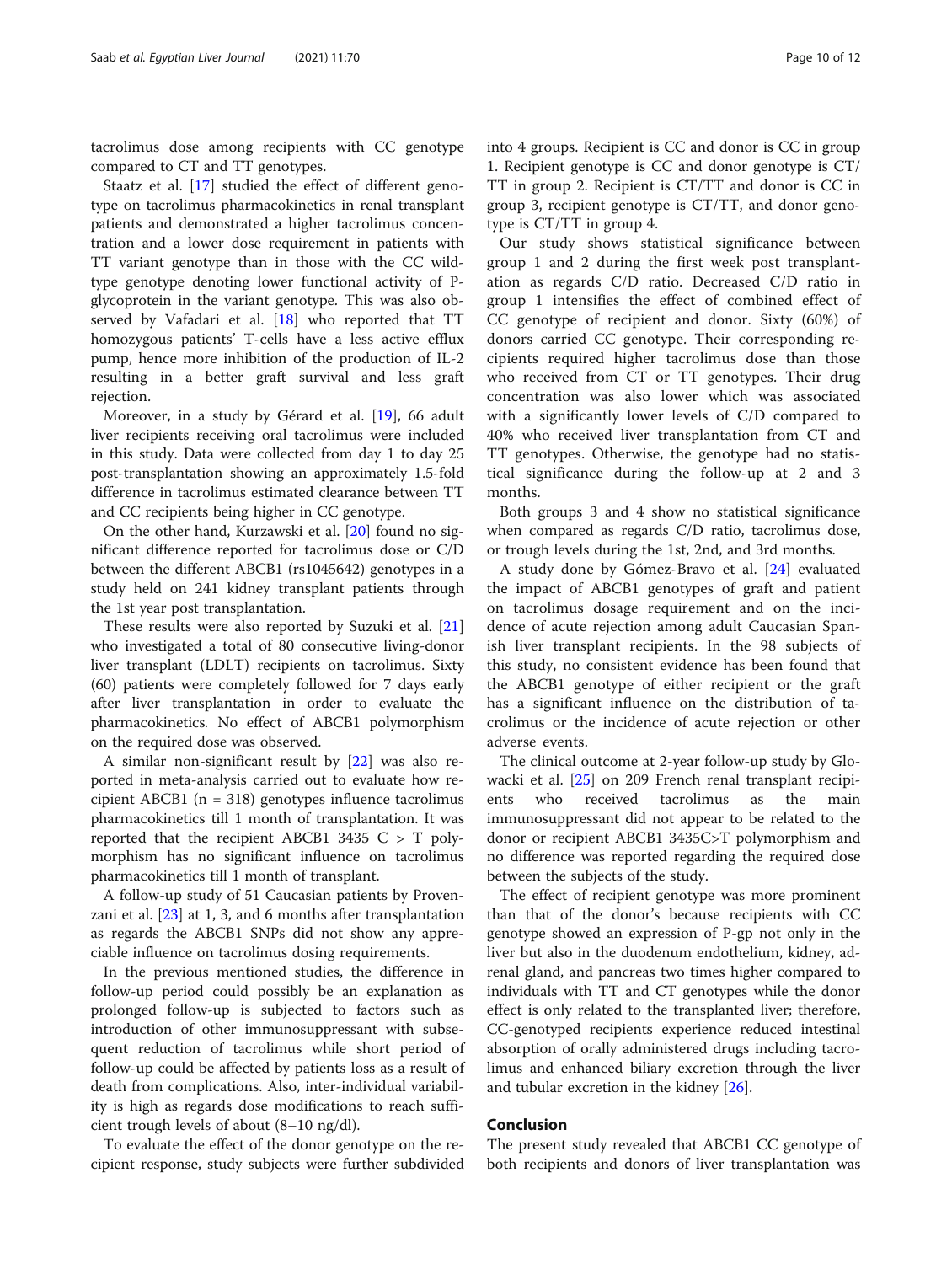<span id="page-10-0"></span>significantly associated with increased required tacrolimus dose early after liver transplantation reaching statistically significant level in the first week of the first and second months. Further studies are recommended using a larger sample size and longer duration of follow-up.

#### Abbreviations

C/D ratio: Concentration dose ratio,; CYP450: Cytochrome P450; CMIA: Chemiluminescent microparticle immunoassay; CNI: Calcinurin inhibitor; IQR: Interquartile range; LT: Liver transplantation; P-gp: Permeability glycoprotein; RT-PCR: Real-time polymerase chain reaction

#### Acknowledgements

Not applicable

## Authors' contributions

AS drafted the manuscript; HA carried out the molecular genetic studies, participated in the sequence alignment, and participated in study design. MS carried out the molecular genetic studies, participated in the sequence alignment and performed statistical analysis. MM participated in the study design. The late EE made the study design. All authors read and approved the final manuscript.

#### Funding

Not applicable.

#### Availability of data and materials

Available upon request.

# **Declarations**

#### Ethics approval and consent to participate

Research of Ethics committee, Faculty of Medicine, Ain Shams University FWA 00017585.

#### Consent for publication

Not applicable.

#### Competing interests

The authors declare that they have no competing interests.

#### Author details

<sup>1</sup>Clinical Pathology Department, Faculty of Medicine, Ain Shams University, Cairo, Egypt. <sup>2</sup>Internal Medicine, Hepatology and Gastroenterology Department, Faculty of Medicine, Ain Shams University, Cairo, Egypt.

#### Received: 22 March 2021 Accepted: 11 June 2021 Published online: 26 August 2021

#### References

- Lu YX, Su QH, Wu KH, Ren YP, Li L, Zhou TY, Lu W (2015) A population pharmacokinetic study of tacrolimus in healthy Chinese volunteers and liver transplant patients. Acta Pharmacologica Sinica 36(2):281–288
- 2. Penninga L, Moller CH, Gustafsson F, Steinbruchel DA and Cluud C (2010) Tacrolimus versus cyclosporine as primary immunosuppession after heart transplantation: Systemic review with meta analysis and trial sequential analysis of randomised trials. Eur J clin pharmacol 66:1177–1187
- 3. Jia JJ, Lin BY, He JJ, Geng L, Kadel D, Wang L, Yu DD, Shen T, Yang Z, Ye YF, Zhou L (2014) "Minimizing tacrolimus"strategy and long-term survival after liver transplantation. World Journal of Gastroenterology: WJG 20(32):11363
- Beckebaum S, Cicinnati VR, Radtke A, Kabar I (2013) Calcineurin inhibitors in liver transplantation–still champions or threatened by serious competitors. Liver International 33(5):656–665
- 5. Gameiro M, Silva R, Rocha-Pereira C, Carmo H, Carvalho F, Bastos MD, Remião F (2017) Cellular models and in vitro assays for the screening of modulators of P-gp, MRP1 and BCRP. Molecules 22(4):–600
- 6. Coller JK, Ramachandran J, John L, Tuke J, Wigg A, Doogue M (2019) The impact of liver transplant recipient and donor genetic variability on tacrolimus exposure and transplant outcome. British Journal of Clinical Pharmacology 85(9):2170–2175
- 7. Helal M, Obada M, Abd Elrazek W, Safan M, Abd El-Hakim T, El-Said H (2017) Effect of ABCB1 (3435C> T) and CYP3A5 (6986A> G) genes polymorphism on tacrolimus concentrations and dosage requirements in liver transplant patients. Egyptian Journal of Medical Human Genetics 18(3):261–268
- 8. Wang N, Zhang Y, Yang JW, Zhu LQ (2016) Effects on Pharmacokinetics of Tacrolimus in Liver Transplant Patients. SM J Pharmac. Ther 2(1):1012
- 9. Abel B, Sajid A, Lusvarghi S, Murakami M, Chufan EE, Gottesman MM, Durell SR, Ambudkar SV (2020) Reversing the direction of drug transport mediated by the human multidrug transporter P-glycoprotein. Proc Natl Acad Sci 117(47):29609–17
- 10. Jeleń A, Zawadzka I, Pietrzak J (2020) The impact of ABCB1 gene polymorphism and its expression on non-small-cell lung cancer development, progression and therapy – preliminary report. Sci Rep 10:6188
- 11. Guang L, LiQin Z, Jian WY, Yuan Z, YaQing J, Yan WZ (2015) Effects of CYP3A5 genotypes, ABCB1 C3435T and G2677T/A polymorphism on pharmacokinetics of Tacrolimus in Chinese adult liver transplant patients. Xenobiotica 45(9):840–6
- 12. Ebid AH, Mohamed S, Mira A, Saleh A (2019) Pharmacokinetics of tacrolimus in Egyptian liver transplant recipients: role of the classic co-variables. Journal of Advanced Pharmacy Research 3(4):182–193
- 13. Abd El-Hakim T, Helal M, Obada M, Abd Elrazek W, Safan M, El-Said H (2017) Effect of ABCB1 (3435C> T) and CYP3A5 (6986A> G) genes polymorphism on tacrolimus concentrations and dosage requirements in liver transplant patients. Egyptian J Med Human Genet 18(3):261–8
- 14. Venuto RC, Meaney CJ, Chang S, Leca N, Consiglio JD, Wilding GE, Brazeau D, Gundroo A, Nainani N, Morse SE, Cooper LM (2015) Association of extrarenal adverse effects of posttransplant immunosuppression with sex and ABCB1 haplotypes. Medicine 94(37):–1315
- 15. Deng, R.; Liao, Y.; Li, Y.; Tang, J (2018). Association of CYP3A5, CYP2C8, and ABCB1 polymorphisms with early renal injury in Chinese liver transplant recipients receiving tacrolimus. InTransplantation proceedings; 50(10): 3258- 3265. Elsevier.
- 16. Bonate P, Lu Z, Keirns J (2019) Population pharmacokinetics of immediateand prolonged‐release tacrolimus formulations in liver, kidney and heart transplant recipients. Br J Clin Pharmacol 85(8):1692–703
- 17. Staatz CE, Goodman LK, Tett SE (2010) Effect of CYP3A and ABCB1 single nucleotide polymorphisms on the pharmacokinetics and pharmacodynamics of calcineurin inhibitors: Part I. Clinical Pharmacokinetics 49(3):141–175
- 18. Vafadari R, Bouamar R, Hesselink DA, Kraaijeveld R, van Schaik RH, Weimar W, Baan CC, van Gelder T (2013) Genetic polymorphisms in ABCB1 influence the pharmacodynamics of tacrolimus. Therapeutic Drug Monitoring 35(4): 459–465
- 19. Gérard C, Stocco J, Hulin A, Blanchet B, Verstuyft C, Durand F, Conti F, Duvoux C, Tod M (2014) Determination of the most influential sources of variability in tacrolimus trough blood concentrations in adult liver transplant recipients: a bottom-up approach. The AAPS Journal 16(3):379–391
- 20. Kurzawski M, Dąbrowska J, Dziewanowski K, Domański L, Perużyńska M, Droździk M (2014) CYP3A5 and CYP3A4, but not ABCB1 polymorphisms affect tacrolimus dose-adjusted trough concentrations in kidney transplant recipients. Pharmacogenomics 15(2):179–188
- 21. Suzuki H, Miyata Y, Akamatsu N, Sugawara Y, Kaneko J, Yamamoto T, Arita J, Sakamoto Y, Hasegawa K, Tamura S, Kokudo N (2016) Pharmacokinetics of a Once-Daily Dose of Tacrolimus Early After Liver Transplantation: With Special Reference to CYP3A5 and ABCB1 Single Nucleotide Polymorphisms. Ann Transplant 21:491–499
- 22. Naushad SM, Pavani A, Rupasree Y, Hussain T, Alrokayan SA, Kutala VK (2019) Recipient ABCB1, donor and recipient CYP3A5 genotypes influence tacrolimus pharmacokinetics in liver transplant cases. Pharmacological Reports 71(3):385–392
- 23. Provenzani A, Notarbartolo M, Labbozzetta M, Poma P, Vizzini G, Salis P, Caccamo C, Bertani T, Palazzo U, Polidori P, Gridelli B (2011) Influence of CYP3A5 and ABCB1 gene polymorphisms and other factors on tacrolimus dosing in Caucasian liver and kidney transplant patients. International Journal of Molecular Medicine 28(6):1093–1102
- 24. Gómez-Bravo MA, Salcedo M, Fondevila C, Suarez F, Castellote J, Rufian S, Pons JA, Alamo JM, Millán O, Brunet M (2013) Impact of donor and recipient CYP3A5 and ABCB1 genetic polymorphisms on tacrolimus dosage requirements and rejection in Caucasian Spanish liver transplant patients. The Journal of Clinical Pharmacology 53(11):1146–1154